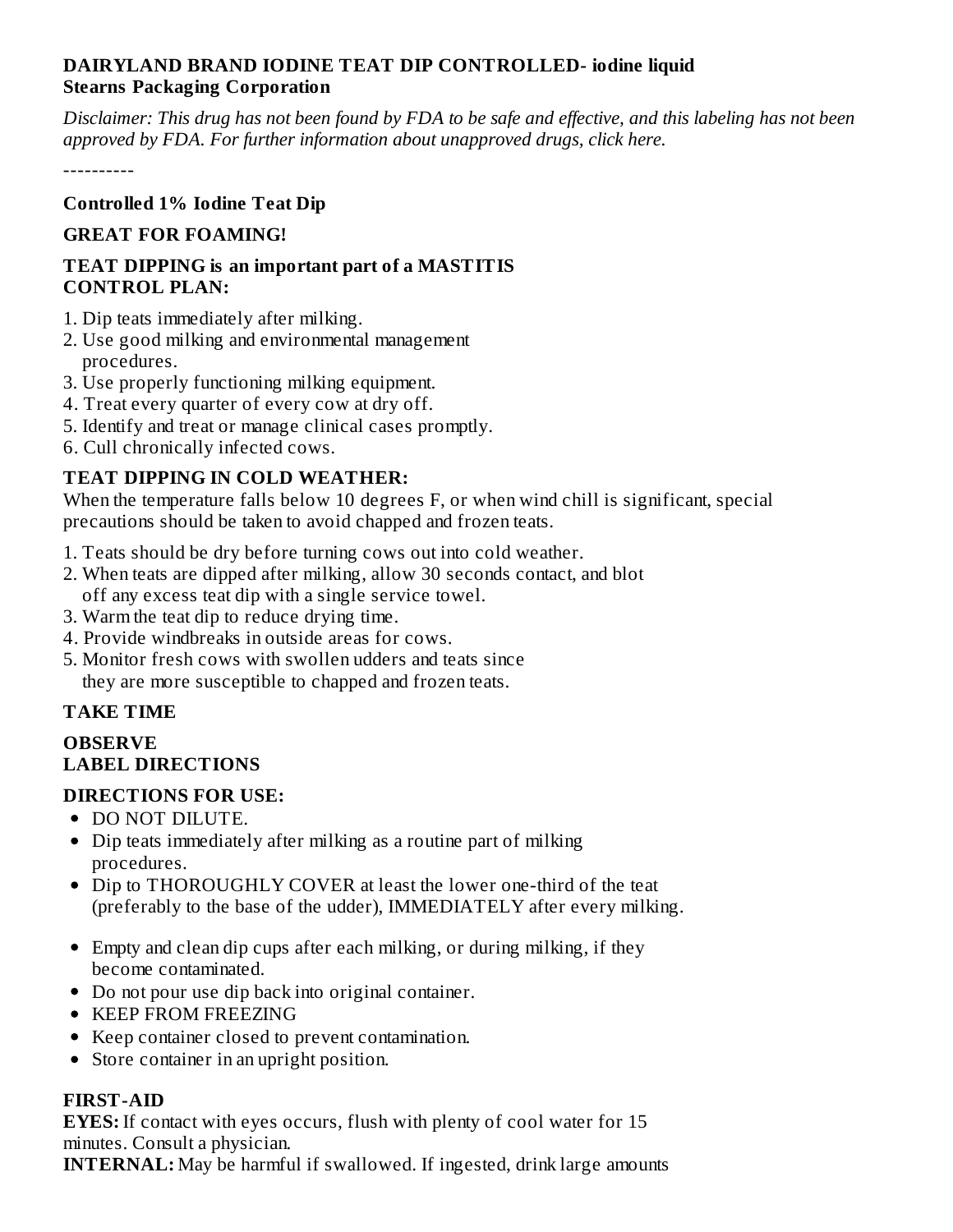of water or milk. DO NOT induce vomiting. Get medical attention immediately.

**FOR ASSISTANCE WITH MEDICAL EMERGENCY CONTACT: CHEM-TEL, 1-800-255-3924**

#### **DAIRYLAND BRAND**

**CONTROLLED IODINE TEAT DIP**

**SANITIZING TEAT DIP An Aid in Reducing the Spread of Organisms WhichMay Caus e Mastitis**

#### **ACTIVE INGREDIENTS:**

Concentrated Iodophor, containing Nonylphenol, ethoxylated iodine complex. (provides 1% titratable iodine, equivalent to 10,000 ppm titratable iodine)

**EMOLLIENT SYSTEM contains 10% glycerin.**

#### **KEEP OUT OF THE REACH OF CHILDREN CAUTION: HARMFUL IF SWALLOWED / EYE IRRITANT**

#### **STEARNS PACKAGING CORPORATION**

4200 Sycamore Avenue • Madison, WI 53714

#### **NET CONTENTS: 1 U.S. FL. GALLON (3.78 L)**



# **DAIRYLAND BRAND IODINE TEAT DIP CONTROLLED**

iodine liquid

| <b>Product Information</b>                           |                 |                          |  |                 |  |  |  |  |
|------------------------------------------------------|-----------------|--------------------------|--|-----------------|--|--|--|--|
| <b>Product Type</b>                                  | OTC ANIMAL DRUG | Item Code (Source)       |  | NDC:60282-2201  |  |  |  |  |
| <b>Route of Administration</b>                       | <b>TOPICAL</b>  |                          |  |                 |  |  |  |  |
|                                                      |                 |                          |  |                 |  |  |  |  |
| <b>Active Ingredient/Active Moiety</b>               |                 |                          |  |                 |  |  |  |  |
| <b>Ingredient Name</b>                               |                 | <b>Basis of Strength</b> |  | Strength        |  |  |  |  |
| IODINE (UNII: 9679TC07X4) (IODINE - UNII:9679TC07X4) |                 | <b>IODINE</b>            |  | $10$ g in $1$ L |  |  |  |  |
|                                                      |                 |                          |  |                 |  |  |  |  |
| <b>Inactive Ingredients</b>                          |                 |                          |  |                 |  |  |  |  |